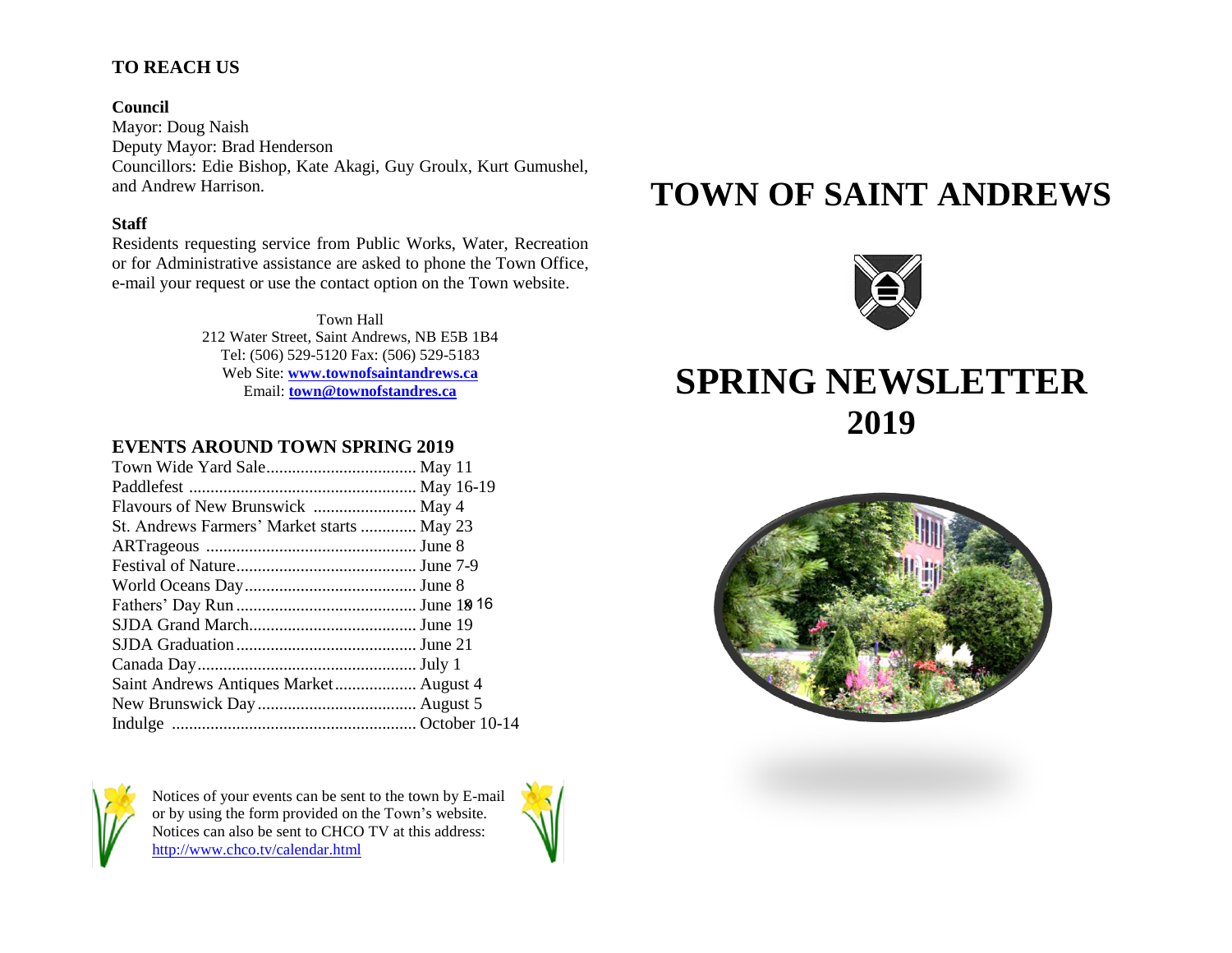#### **SPRING YARD WASTE CLEAN-UP**



Daily curbside pick-up begins **Monday, April 23**. Branches must be bundled 2ft x 3ft, not to exceed 50 lbs. Loose brush and tree branches may be brought to the designated area in the Town Public Works Yard during working hours. Please ensure that all material is free of rope, wire etc. Bags will be available at the Town Hall at \$*3.00 per bundle of 10* as of **Tuesday, April 16.**

This service ends **Friday, May 24,** and is not available to large scale or commercial contractors.

## **REGULAR GARBAGE AND BLUE-BIN PICK-UP**

Residential garbage is picked up for 3 consecutive weeks with the blue-bins being emptied on the  $4<sup>th</sup>$ week**.** Garbage containers/ blue-bins must not be placed outside for collection earlier than Wednesday



## **WATER MAIN FLUSHING**



Flushing of the Town's water mains will take place on **Wednesday, April 24** and **Thursday, April 25, 2019,** between **7:00 AM and 4:00 PM**. Some may experience low water pressure and/or

discoloured water for a short time. Running coldwater taps for a few minutes after Town Staff have flushed in your area will help clear the pipes. You may wish to refrain from doing laundry during this time. For further information, or if problems arise during this operation, please call the Town Office at 529-5120.

#### **SAINT ANDREWS FIRE DEPARTMENT**



The Fire Chief encourages everyone to sign up for **SENTINEL**, our emergency broadcast system. This system allows the Town to keep everyone informed in the event of an emergency

such as large fires, natural disasters, water main breaks, or boil orders. To sign up, drop by the Town Hall (212 Water St.) or the Fire Station (80 Reed Ave.) or go to the Town's web site [www.townofsaintandrews.ca,](http://www.townofsaintandrews.ca/) click "*Public Notices*" and follow the link for the emergency broadcast system. The department is thankful to all those who participated in Adopt-A-Hydrant this winter, your support and assistance is very much appreciated. Now is a good time to remind everyone there is a burning By-law (No.02-14) and **open-air fires are not permitted** in Town. This means no burning of yard debris, or building materials, all cooking fires or camp fires are to be in an approved fire pit. For more information on the burning bylaw please visit the Town web site. When doing your spring cleanup be sure to check your **civic house number** to ensure it is visible from the street, and if you do not have one please put one up. These numbers are a valuable tool when an emergency service is trying to find you, *seconds count* in an emergency! If you have any questions, please call the Fire Hall at 529-5150. Have a fire safe spring!

#### **REGISTER YOUR DOG**



As per **By-law 11-02**, all dogs living in the Town are required to be licensed by **January 1st of each year**. **Bring proof of rabies inoculation** when buying your license. Additionally, the by-law states that all dogs must be on a leash, or under the control of their dog at all times. For detailed

information on By-Law 11-02 including fines and fees, go to the Town's web site and type "*Animal Control*" in the search box for quick results.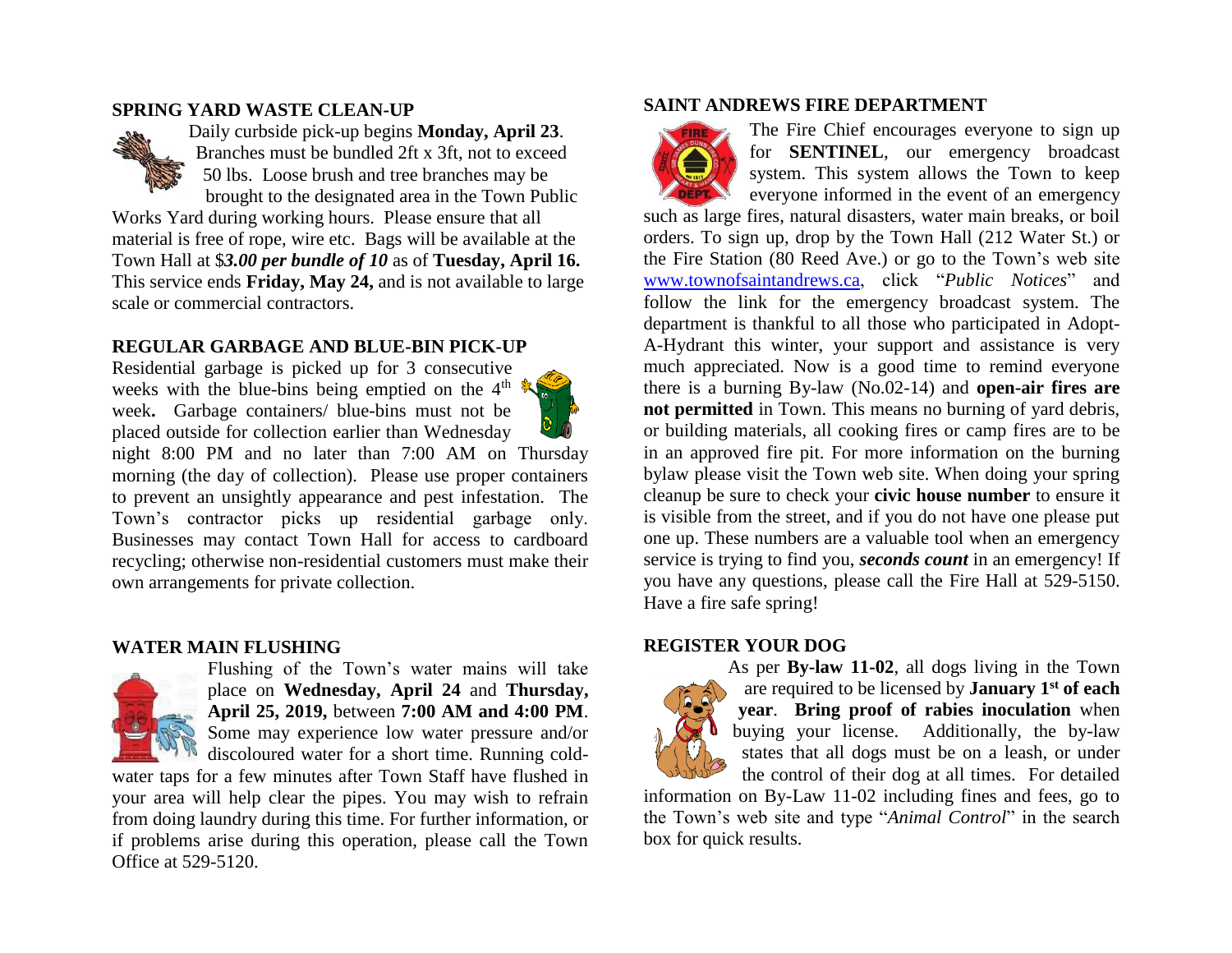## **CLIMATE CHANGE PLANS**

Staff and officials at Town Hall have been addressing the effects of climate change on our Town as a result of the extreme weather events we've experienced in the past few years. For up-to-date information and recommendations go to [www.townofsaintandrews.ca](http://www.townofsaintandrews.ca/) and type Climate Change Plan in the search box for quick access.

## **2020 MUNICIPAL ELECTIONS**



In a year's time we will be going to the polls again to elect our municipal government. If any citizen

is interested in running in the next election, it is recommended they attend regular council meetings throughout the year in order to become familiar with the work of the Council and Mayor and to become acquainted with elected office.

## **AFTER HOURS & CRITICAL RESPONSE LINE 529-5120**

Staff is on call in the case of water leaks, fallen trees, street safety issues, flooding of storm water ditches or other safety concerns. Should an incident occur outside of normal business hours, a municipal employee will be dispatched to assess the matter.

### **2019 WATER RATE INCREASE**



Water and Sewer bills will be out in May and property owners will note the increase in the rates as per the notice that came with their autumn bill.

Provincial legislation dictates that municipal water utilities be financially self-sufficient and not reliant on the Town's General Operating budget and property tax system. To date utility rate payers cover only 52% of the cost of delivering safe drinking water to their premises. It will take several years at the new rates combined with new long-term debt management to meet the legislated requirement for self-sufficiency.

## **SUMMER EMPLOYMENT**



The Town is seeking to fill numerous summer positions within the different departments for the 2019 season. Go to the Town's website for detailed information about each of the following;

- Sheriff Andrews House Tour Guide (2 positions)
- Ross Memorial Museum Tour Guide (2 positions)
- Ross Memorial Library Jr. Librarian (1 position)
- Blockhouse Tour Guide (3 positions)
- Public Works Labourer (3 positions)
- Assistant Wharfinger (1 position)
- Wharf Jr., Wharfinger  $(1$  position)
- Community Youth Activity Centre–Assistant (1 position)
- Visitor Information Centre Attendants (3 positions)

## **PLANNING TO RENOVATE OR BUILD?**

Do you have questions pertaining to building permits, renovations, development, and/or construction? The Southwest NB Service Commission handles these services on behalf of the Town. Permits can be accessed through the Town's website or through SNBSC at: Southwest NB Service Commission



**21 River Street, Suite A, St. Stephen, NB Tel: (506) 466-7369 E-mail: [info@snbsc.ca](mailto:info@snbsc.ca) Web Site: [www.snbsc.ca](http://www.snbsc.ca/)**

## **ELECTRIC CAR CHARGERS**

NB Power in partnership with the Town of Saint Andrews has installed electric car chargers behind the W. C. O'Neill Arena



which include a DC Fast Charger and a Level 2 Charger and are available on a first come first served basis.